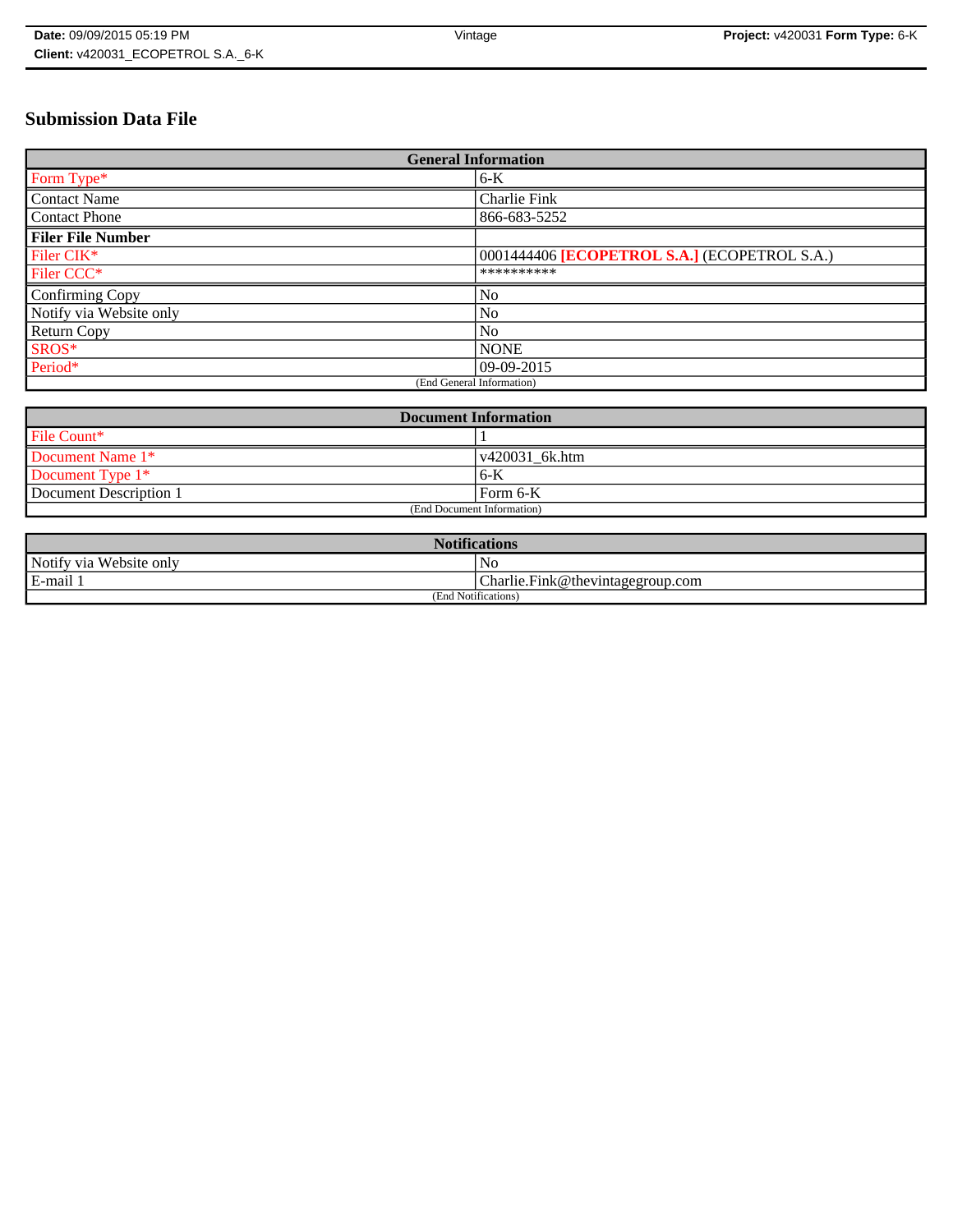### **UNITED STATES SECURITIES AND EXCHANGE COMMISSION Washington, D.C. 20549**

### **FORM 6-K**

### **REPORT OF FOREIGN PRIVATE ISSUER PURSUANT TO RULE 13a-16 OR 15d-16 UNDER THE SECURITIES EXCHANGE ACT OF 1934**

For the month of Spetember, 2015 Commission File Number 001-34175

ECOPETROL S.A.

(Exact name of registrant as specified in its charter)

N.A.

(Translation of registrant's name into English)

COLOMBIA

(Jurisdiction of incorporation or organization)

Carrera 13 No. 36 – 24 BOGOTA D.C. – COLOMBIA

(Address of principal executive offices)

Indicate by check mark whether the registrant files or will file annual reports under cover of Form 20-F or Form 40-F.

Form 20-F  $\boxtimes$  Form 40-F  $\Box$ 

Indicate by check mark if the registrant is submitting the Form 6-K in paper as permitted by Regulation S-T Rule 101(b)(1)

Yes  $\square$  No  $\square$ 

Indicate by check mark if the registrant is submitting the Form 6-K in paper as permitted by Regulation S-T Rule 101(b)(7)

Yes □ No ⊠

Indicate by check mark whether the registrant by furnishing the information contained in this form is also thereby furnishing the information to the Commission pursuant to Rule 12g3-2(b) under the Securities Exchange Act of 1934.

Yes  $\square$  No  $\square$ 

If "Yes" is marked, indicate below the file number assigned to the registrant in connection with Rule 12g3-2(b): 82- N/A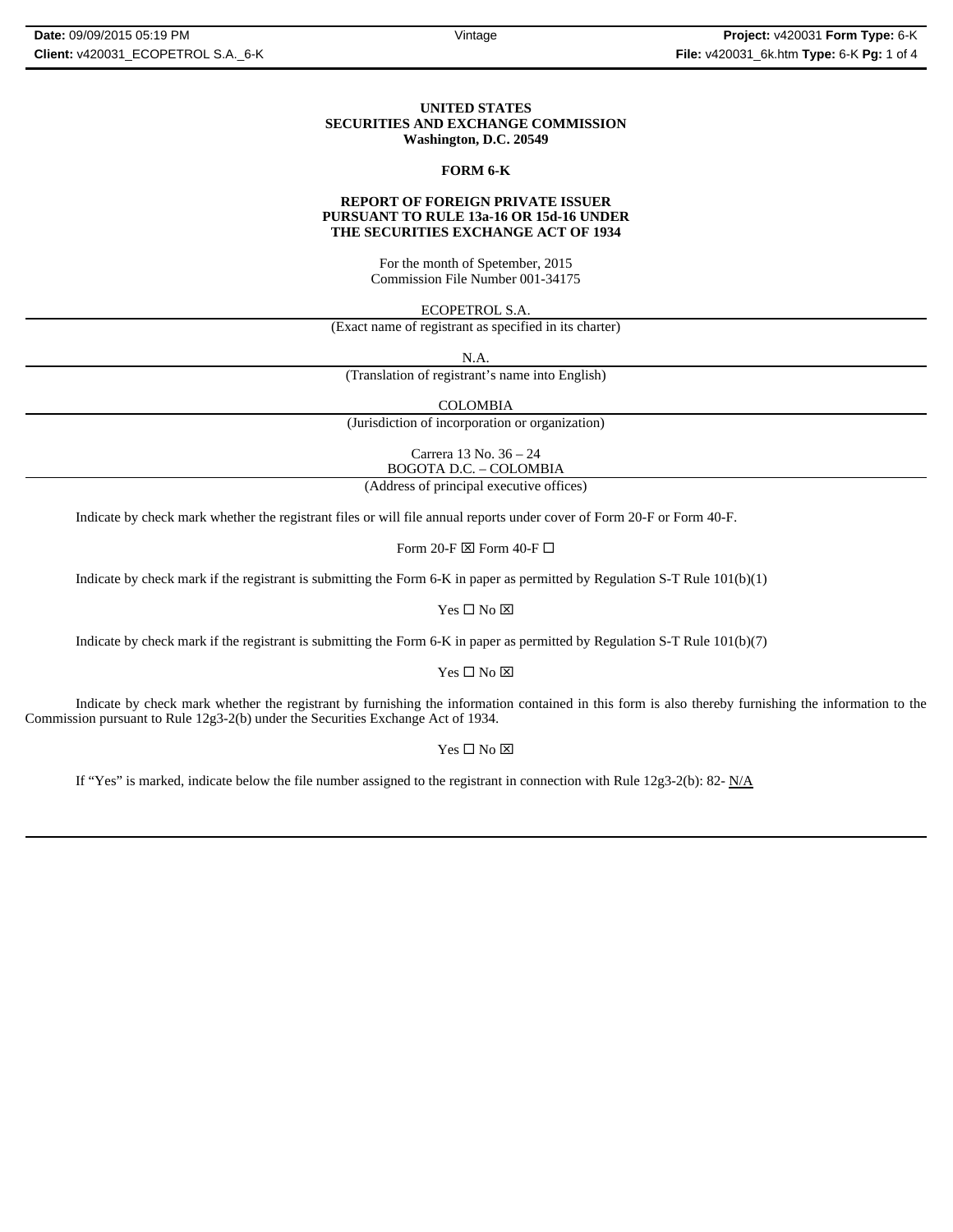## **Colombian Government Issues Decree Approving Program for the Divestment of Ecopetrol S.A.'s Equity Interest in Interconexión Eléctrica S.A. E.S.P.**

Ecopetrol S.A. (BVC: ECOPETROL; NYSE: EC; TSX: ECP) announces that the Government of Colombia issued Decree 1800 of September 9, 2015 approving the program for the divestment of Ecopetrol S.A.'s equity interest in Interconexión Eléctrica S.A. E.S.P. (the "Divestment Program").

The Divestment Program will be carried out pursuant to the provisions of Law 226 of 1995, Decree 1800 of September 9, 2015 and the documents governing the offering, which will be duly disclosed to the market in accordance with the applicable guidelines.

Ecopetrol's equity interest in Interconexión Eléctrica S.A. E.S.P. totals fifty eight million, nine hundred twenty-five thousand, four hundred eighty (58,925,480) common shares (equivalent to 5.32% of the total subscribed and paid-in shares).

As stipulated in Decree 1800 of September 9, 2015, the applicable price per share, during the first stage of the Divestment Program, which will be limited to certain special condition offerees described in Articles 3 of Law 226 of 1995 and 16 of Law 789 of 2002, will be COP\$7,979 per share.

The proceeds of the Divestment Program will be used for Ecopetrol S.A.'s general corporate purposes, including the financing of its investment plan.

The full text of Decree 1800 of September 9, 2015 can be viewed on the following link: http://wp.presidencia.gov.co/sitios/normativa/decretos/2015/Paginas/septiembre.aspx

## **Bogota, September 9, 2015**

#### 

*Ecopetrol is the largest company in Colombia and is an integrated oil and gas company; it is among the top 40 oil companies in the world and among the top four oil companies in Latin America. Besides Colombia – where it generates over 60% of the national production – it has exploration and production activities in Brazil, Peru, and the US (Gulf of Mexico). Ecopetrol owns the largest refinery in Colombia, most of the pipeline and multi-product pipeline network in the country, and is significantly increasing its participation in bio-fuels.*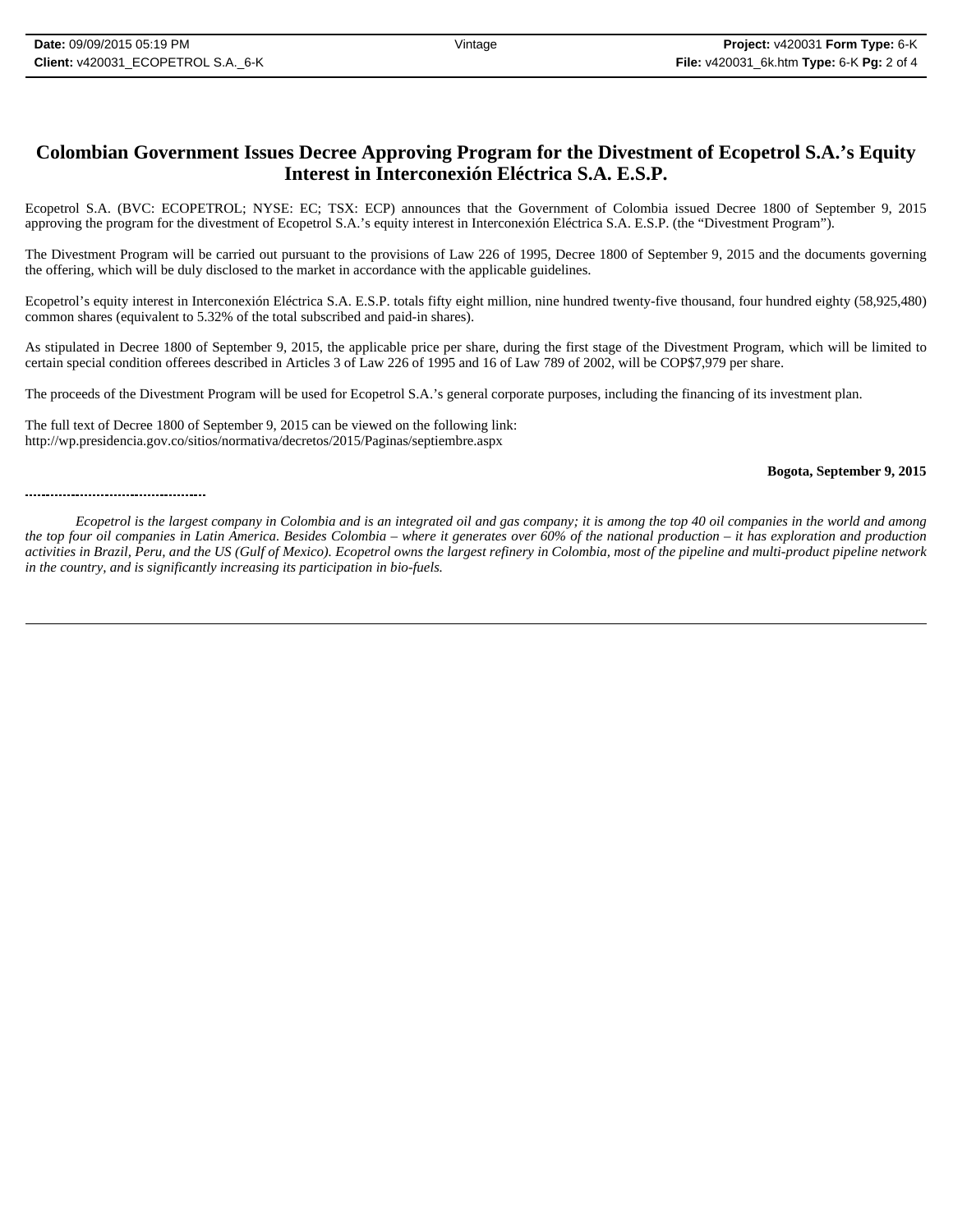*This release contains statements that may be considered forward looking statements within the meaning of Section 27A of the U.S. Securities Act of 1933 and Section 21E of the U.S. Securities Exchange Act of 1934. All forward-looking statements, whether made in this release or in future filings or press releases or orally, address matters that involve risks and uncertainties, including in respect of the Company's prospects for growth and its ongoing access to capital to fund the Company's business plan, among others. Consequently, changes in the following factors, among others, could cause actual results to differ materially from those included in the forward-looking statements: market prices of oil and gas, our exploration and production activities, market conditions, applicable regulations, the exchange rate, Ecopetrol's competitiveness and the performance of Colombia's economy and industry, to mention a few. We do not intend, and do not assume any obligation to update these forward-looking statements.*

## **For further information, please contact:**

**Head of Corporate Finance and Investor Relations (a)** Lina Maria Contreras Phone: (+571) 234 5190 E-mail: investors@ecopetrol.com.co

**Media Relations (Colombia)**  Jorge Mauricio Tellez Phone: + 571-234-4329 e-mail: mauricio.tellez@ecopetrol.com.co